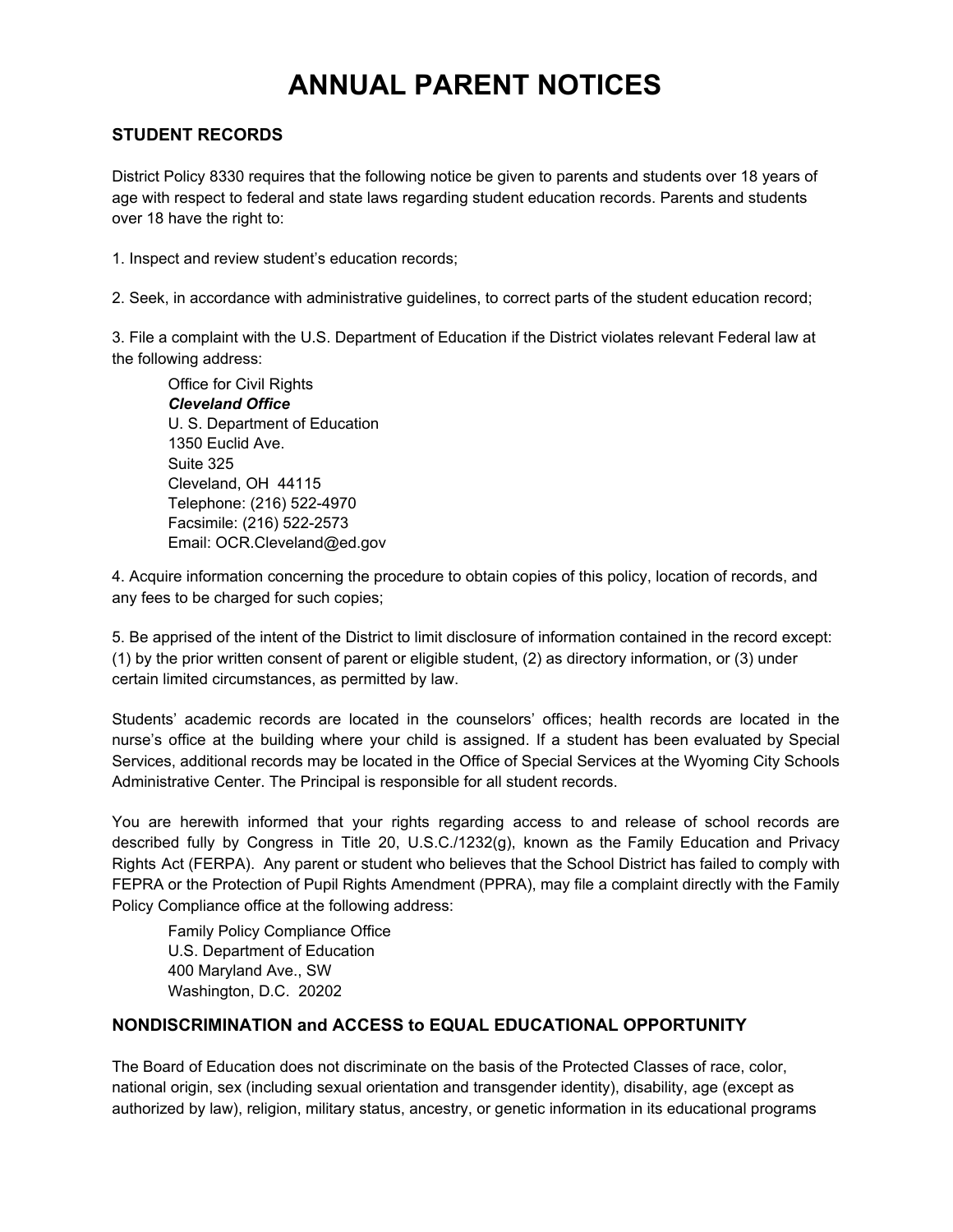or activities.

The Board also does not discriminate in its employment policies and practices as they relate to students and does not tolerate harassment of any kind.

Equal educational opportunities are available to all students, without regard to race, color, national origin, sex (including sexual orientation or transgender identity), disability, age (unless age is a factor necessary to the normal operation or the achievement of any legitimate objective of the program/activity), religion, ancestry, place of residence within the boundaries of the District, or social or economic background, to learn through the curriculum offered in this District. Educational programs shall be designed to meet the varying needs of all students.

Anti-Harassment District Compliance Officers & Civil Rights Coordinators:

Assistant Superintendent Dr. Ashley Whitely Wyoming City Schools 420 Springfield Pike Wyoming, OH 45215 Telephone: 513-206-7020 Email:whitelya@wyomingcityschools.org

Director of Pupil Services Dr. Tracy Quattrone Wyoming City Schools 420 Springfield Pike Wyoming, OH 4521 Telephone: 513-206-7022 Email: quattronet@wyomingcityschools.org

Section 504/ADA District Compliance Officer:

Director of Pupil Services Dr. Tracy Quattrone Wyoming City Schools 420 Springfield Pike Wyoming, OH 45215 Telephone: (513) 206-7022 Email: [quattronet@wyomingcityschools.org](mailto:quattronet@wyomingcityschools.org)

Title IX Compliance Officer:

Assistant Superintendent Dr. Ashley Whitely Wyoming City Schools 420 Springfield Pike Wyoming, OH 45215 Telephone: 513-206-7020 Email:whitelya@wyomingcityschools.org

#### **SCHOOL SAFETY COMMUNICATION**

Wyoming City School District uses the SchoolMessenger Notification System to provide timely communication to parents and staff members on matters such as delays or closures due to weather, school and district information, campus and district emergencies, and more.

The primary phone number and email address in the district's student database is automatically uploaded to the SchoolMessenger notification system. If you would like to change the primary phone number or primary email address in the student database, please contact the front office of your student's school.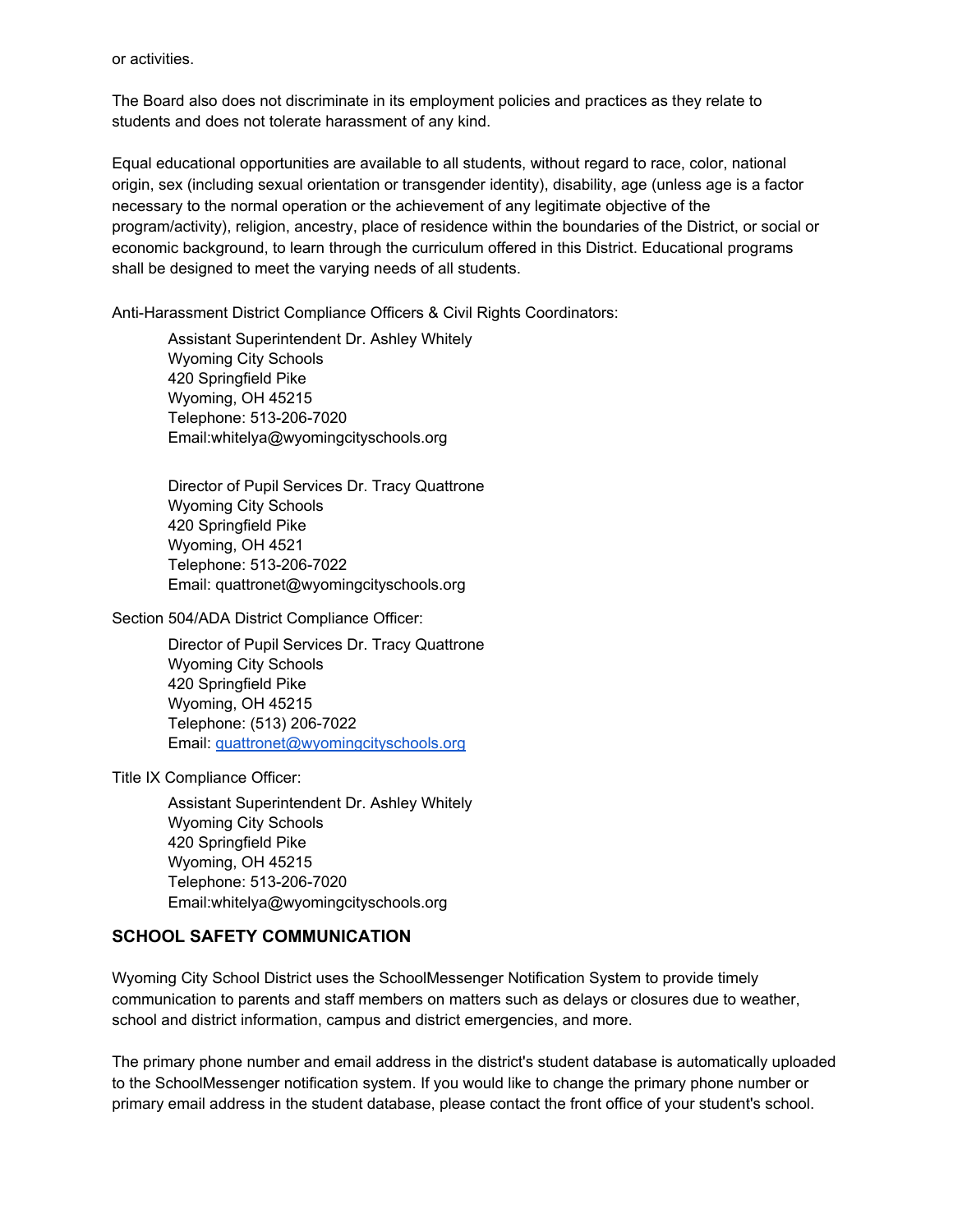SchoolMessenger allows parents to login and choose their preferences, including adding additional phone numbers and opting in on text messages. Visit <https://go.schoolmessenger.com/#/home> to set up your contacts exactly as you would prefer.

SchoolMessenger has a strict privacy policy and does not sell or distribute your contact information to any third party. To learn more about SchoolMessenger, please visit their website at [www.schoolmessenger.com](https://www.schoolmessenger.com/).

For technical support regarding SchoolMessenger, please contact Director of Communications Suzy Henke at henkes@wyomingcityschools.org or 513-206-7015.

### **STUDENT PRIVACY AND PARENTAL ACCESS TO INFORMATION**

According to Policy 2416, parents may inspect, upon request, any material used within the district in conjunction with a survey, analysis, or evaluation by a third party. Additionally, parents have the right to inspect, upon request, any instructional materials used as part of the educational curriculum of their child.

#### **DIRECTORY INFORMATION**

Ohio law strictly limits disclosure of personally identifiable information about pupils in public schools. An exception is in the case of "directory information" which may be released without prior written consent except when the request is for a profit-making plan or activity. "Directory information" may not be withheld from military recruiters. It is the district's practice to release family contact information for graduation photos, yearbooks, and school pictures. Directory information shall not be provided to any other organizations for profit-making purposes.

The Wyoming City School District has designated, under Policy 8330, the following personally identified information contained in a student's education record as "Directory Information":

Student's name; address; telephone number; date and place of birth; major field of study; participation in officially recognized activities and sports; height and weight, if a member of an athletic team; dates of attendance; date of graduation; or awards received.

Parents/guardians have two weeks from receipt of this notice to advise the District, in accordance with such regulations, of any or all items which they refuse to permit as directory information about their child. Please notify the building principal in writing.

#### **HIGH SCHOOL MILITARY RECRUITERS**

Under Section 9528 of the *Elementary/Secondary Education Act*, 20 U.S.C., 7908 as amended by the *No Child Left Behind Act*, and 10U.S.C. 503 as amended by 544 of the National Defense Authorization Act for Fiscal Year 2002.

The District must give military recruiters the same access to secondary school students as provided to post-secondary institutions or to prospective employers. The district must provide students' names, addresses, and telephone listings to military recruiters, when requested (Grades 10-12). Parents/guardians are hereby notified that they, within two weeks of this publication date, should notify the High School Principal in writing not to release this information to military recruiters, if that is their wish.

#### **DISTRICT PUBLICITY PROGRAM**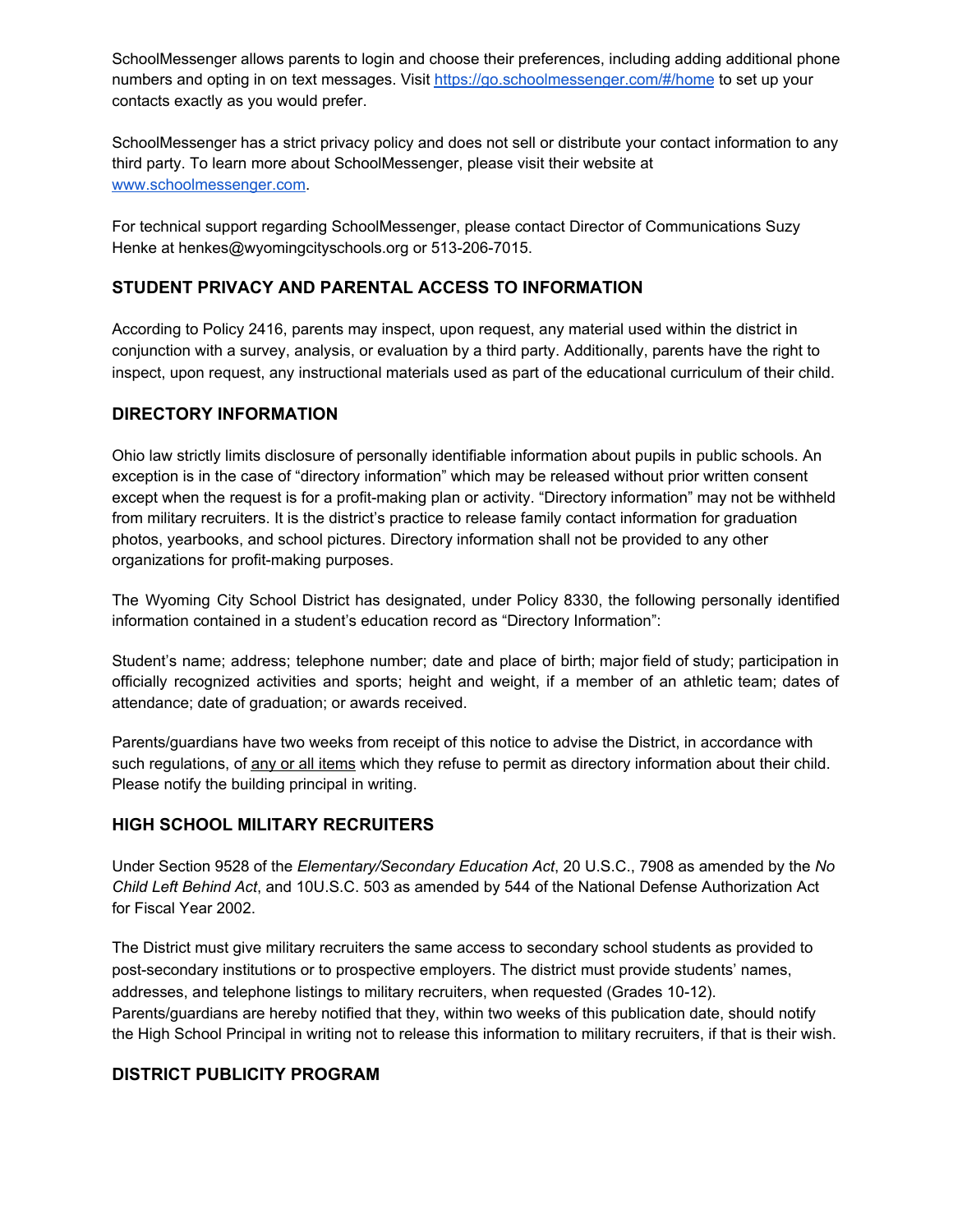Telling the story about educational activities in the Wyoming schools is an effective way to promote Wyoming City Schools and is an integral part of the Board of Education's reporting responsibility to the community. The activities students engage in each day (i.e. athletics, recognition programs, special events, individual awards) are a source of pride for residents, the school district, students, and parents.

To promote the District, various avenues of communication are used: daily or weekly newspapers; regional or national media; television or radio; *School Chatter*; the Quality Profile and Calendar; sports programs; the district's website and social media channels, and various other school brochures or publications.

All publicity generated by the schools about students is of a positive nature and is under the supervision of school administration. Coverage of school events may involve photographs or videos of students, individually or in a group.

It is the district's goal to respect your privacy and to ask that if you have a concern regarding the inclusion of your child in school-related publicity, please contact the Director of Communications at info@wyomingcityschools.org or 206-7015 within two weeks of the receipt of this notice. Though the school district cannot prevent publication of your student's likeness and name by the local media, the District will make every effort not to use it in its own communication tools as directed by parents.

## **STATE REPORT CARD**

For information about the Wyoming City Schools' State Report Card, visi[t](http://www.education.ohio.gov/) [http://www.education.ohio.gov/.](http://www.education.ohio.gov/) A link to this website can also be found a[t](http://www.wyomingcityschools.org/) [http://www.wyomingcityschools.org](http://www.wyomingcityschools.org/).

## **POSITIVE BEHAVIOR INTERVENTION AND SUPPORTS**

The Board is committed to the district-wide use of Positive Behavior Intervention and Supports (PBIS) with students and the establishment of a school environment focused on the care, safety, and welfare of all students and staff members. Policy 5630.01 – Positive Behavior Intervention and Supports and Limited Use of Restraint and Seclusion can be found in its entirety at [http://www.wyomingcityschools.org](http://www.wyomingcityschools.org/).

#### **MEDICAL SCREENINGS FOR STUDENTS**

Parents are hereby notified that depending on the grade level, students are screened for hearing and vision by district health personnel. Parents could exclude their children from either of these screenings by notifying the district in writing. Please specify the exclusions and mail to:

District Nurse Nicole Murphy Wyoming City Schools 420 Springfield Pike Wyoming, OH 45215

Vision Screening in Grades 1,3,5,7, and 9

Hearing Screening in Grades 1,3,5, and 9

### **ASBESTOS MANAGEMENT PROGRAM**

On October 22, 1986, President Reagan signed the Asbestos Hazard Emergency Response Act (AHERA, Public Law 99-519). The act required the Environmental Protection Agency (EPA) to develop regulations for addressing asbestos in public and private elementary and secondary schools. On October